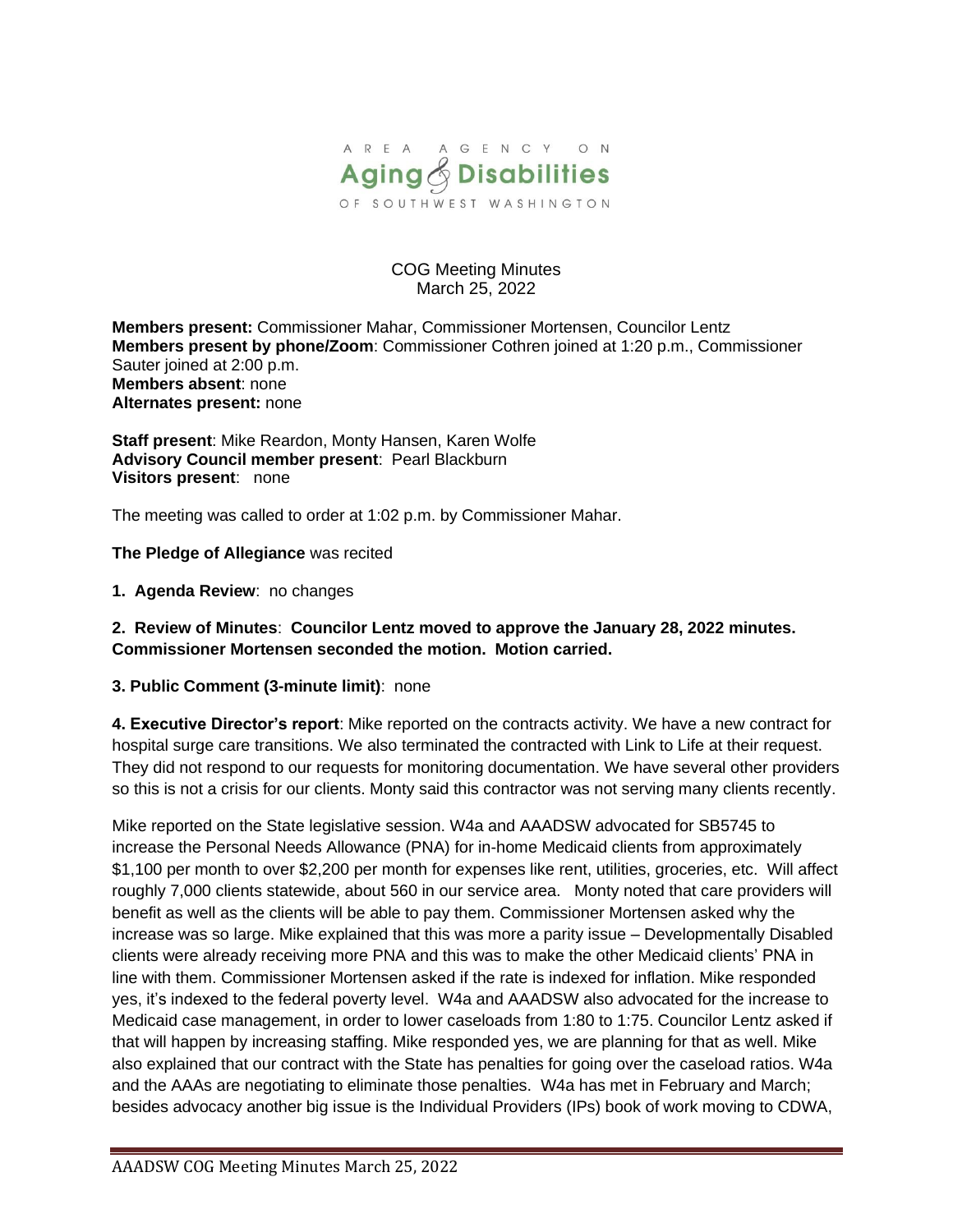which is a 3<sup>rd</sup> party administrator. There are about 50,000 IPs statewide. For about 3 years the state has been working on this transition. It's not going very well. Many do not speak English well, are very rural, or do not have good internet access in order to transition to CDWA. The deadline to move to CDWA has now been extended to the end of May.

AAADSW was contacted by ALTSA and the Health Care Authority (HCA) about the Center For Health Care Strategies to raise awareness among the managed care organizations to better understand the family caregiver system and get them to support that better.

April 1<sup>st</sup> our offices will reopen to the public. April 11<sup>th</sup> we will resume in person client visits. Some staff are very anxious about it and have asked why the Board and Management Team are allowing this and why they aren't requiring all staff to be vaccinated. Mike just wanted the COG members to be aware in case they hear from any staff members. Mike detailed the safety measures we have taken in the office and for home visits with clients. Some AAAs have already returned, some are waiting until the end of April. We're also following what Home & Community Services (HCS) is doing. Commissioner Mahar asked if we are emphasizing health and wellness improvements for staff. Monty noted we do have a Wellness committee that works on those issues. Mike reported recently meeting with newer staff and the majority of them are excited to get back to the office and see their clients in person.

Mike also highlighted the article in the Columbian about Senior resources for navigating technology.

**5. Advisory Council**: Pearl mentioned the Salmon Derby in Cathlamet today. She reported on the February 16<sup>th</sup> and March 16th, 2022 Advisory Council meetings. She also reported on the Senior Lobby Day advocacy visits with the legislators in February. The Council is also looking into assisting with High School training for home care aides in our counties. In February the council elected Jennifer Wright to join the Advisory Council, representing Skamania County, effective March 1, 2022. In March the council elected JoAnne Baker to join the Advisory Council representing Cowlitz County, effective April 1, 2022. We are still in need of members in Wahkiakum and Skamania Counties. The membership is made up of professionals from all types of employment sectors. The Council meets once a month and provides advice to the Council on programs and needs in their communities. Mike explained the criteria for membership and that they must live in the county they represent. Mike explained the vetting and interview process conducted by the membership committee. Applicants must attend one meeting before the vote. The committee recommends for or against the applicant. Commissioner Mortensen asked if we've ever turned someone down for membership. Mike said yes, on occasion, though it's very rare.

### **Councilor Lentz moved to approve Jennifer Wright to join the Advisory Council representing Skamania County, effective March 1, 2022. Commissioner Cothren seconded the motion. Motion carried.**

**Commissioner Mortensen moved to approve JoAnne Baker to join the Advisory Council representing Cowlitz County, effective April 1, 2022. Councilor Lentz and Commissioner Cothren seconded the motion. Motion carried.**

**6. Review of Financials**. Monty Hansen reviewed the January and February 2022 expenditures of \$1,489,767.66 and \$2,477,975.60 respectively. January was unusually low, even by usual standards. No out of the ordinary expenses. February had some one-time expenses that carried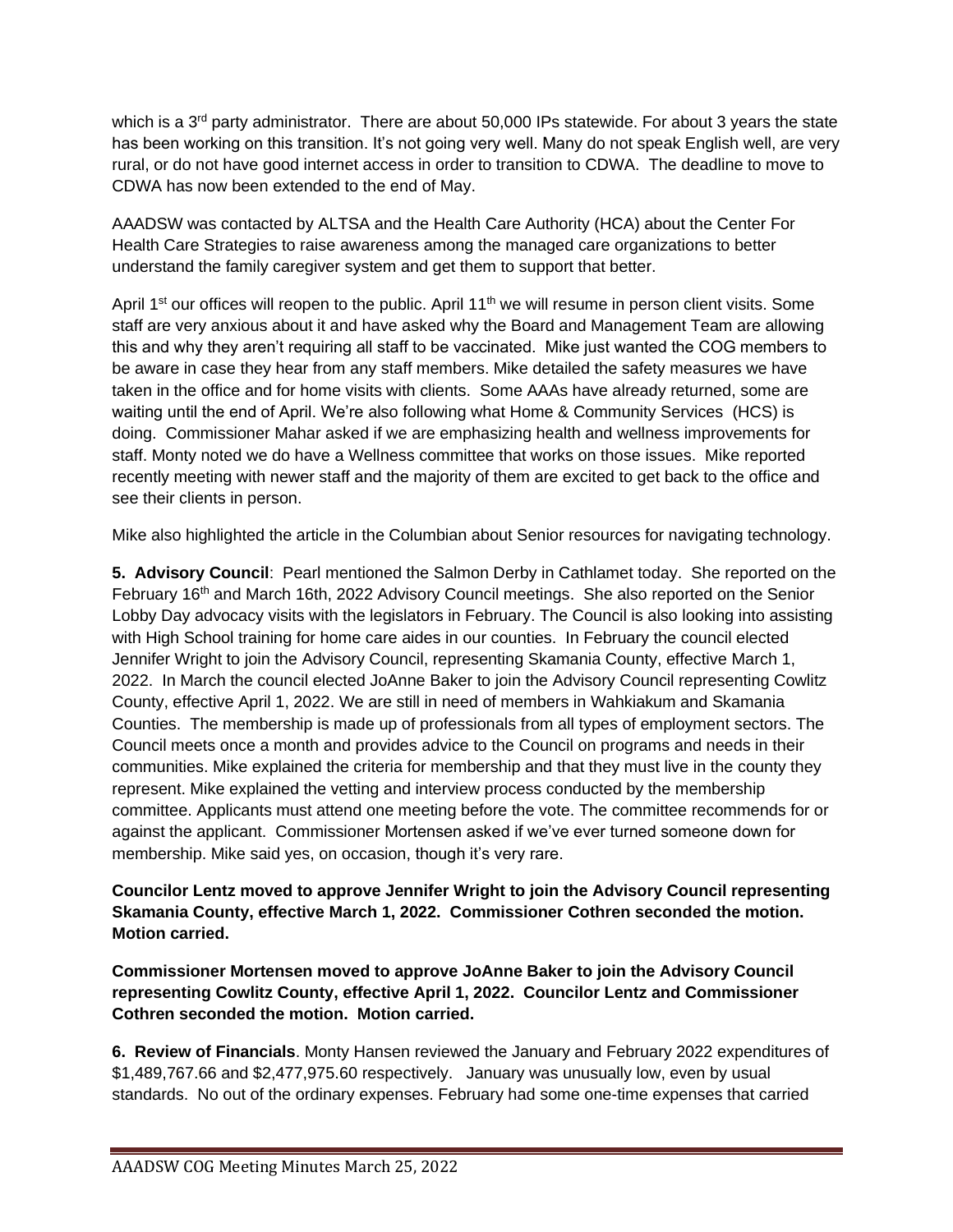over from January. Fund Balance Expenditures increased as well. There were also some outreach expenses. Average monthly expenditures are about \$1.9 Million. Commissioner Mortensen asked about the digital advertising expenses. Monty said it has been a successful ad campaign. Commissioner Mortensen asked for more information about that.

# **Commissioner Cothren moved to approve the January, 2022 and February, 2022 expenditures of \$1,489,767.66 and \$2,477,975.60 respectively. Councilor Lentz seconded the motion. Motion carried.**

Monty reviewed the preliminary December 2021 financial statement. We had a small surplus but it had dropped off significantly which means we got more money out into the community. Surplus of \$1,952,007.23. We stayed under the Fund Balance limit according to Monty's preliminary reporting. More to come in May. Monty reviewed the January 2022 financial statement. Surplus was \$138,888.63. Wishes it had been higher but we didn't spend as much for January. Commissioner Mortensen asked if the Fund Balance limit remains the same year over year. Monty said it fluctuates based on the annual budget. It's a bit higher for 2022.

Monty reviewed the December 2021 Fiscal dashboard and the January 2022 Fiscal dashboard.

**7. SOPPADA # 2022-2, to Increase the Payroll Account Holding Balance.** Monty explained that ADP penalizes us if we exceed our payroll balance. As staff return to the office and start visiting clients in their homes, the travel expenses will start increasing again. Pre-COVID it was around \$20,000 per month. Commissioner Mahar asked if there is any downside to increasing the payroll holding balance. Monty said we lose a bit of interest by having it be a bit higher vs. having higher penalties from ADP. Commissioner Mortensen asked if Monty would mind increasing it to \$500,000. Monty said that would be okay too, has no problems with that. There's no motive to keep it artificially high. Monty explained how the mechanics of the payroll holding balance works. It's kept in the US Bank imprest account until the payroll specialist has it moved to ADP based on the actual payroll amount. The account it's held in earns no interest. Monty keeps as much of the money as possible in the interest bearing account so we earn as much interest as possible. For half of the month most of the money is in the account.

# **Commissioner Mortensen moved to approve SOPPADA # 2022-2 To increase the Payroll Account Holding Balance from \$425,000 to \$475,000. Commissioner Cothren seconded. Motion carried.**

**8. Resolution 2022-2 – Bank Account Updates.** Monty explained that the bank asked for some changes since we approved the resolution in January. The bank has already approved this new language. We are adding Whitney Oswald and restating all the other signers. Also adds Monty and Matt as bank validators so they can speak to the bankers. Also adds our DBA name. Commissioner Mortensen asked how many signers are on the checks. Monty responded there is one signer on a check. Commissioner Mortensen than asked why so many people need to be authorized to sign. Monty explained it's just to make sure we have coverage of signers in the office on any given day. One staff has access to the software to cut a check but is not allowed to sign. Managers are allowed to sign but cannot cut checks. Monty explained the Purchase Order approval limits. We have a very clean record with the SAO for these types of transactions.

### **Commissioner Cothren moved to approve Resolution #2022-2 adding Whitney Oswald as a signer and restating the other signers. Councilor Lentz seconded. Motion carried.**